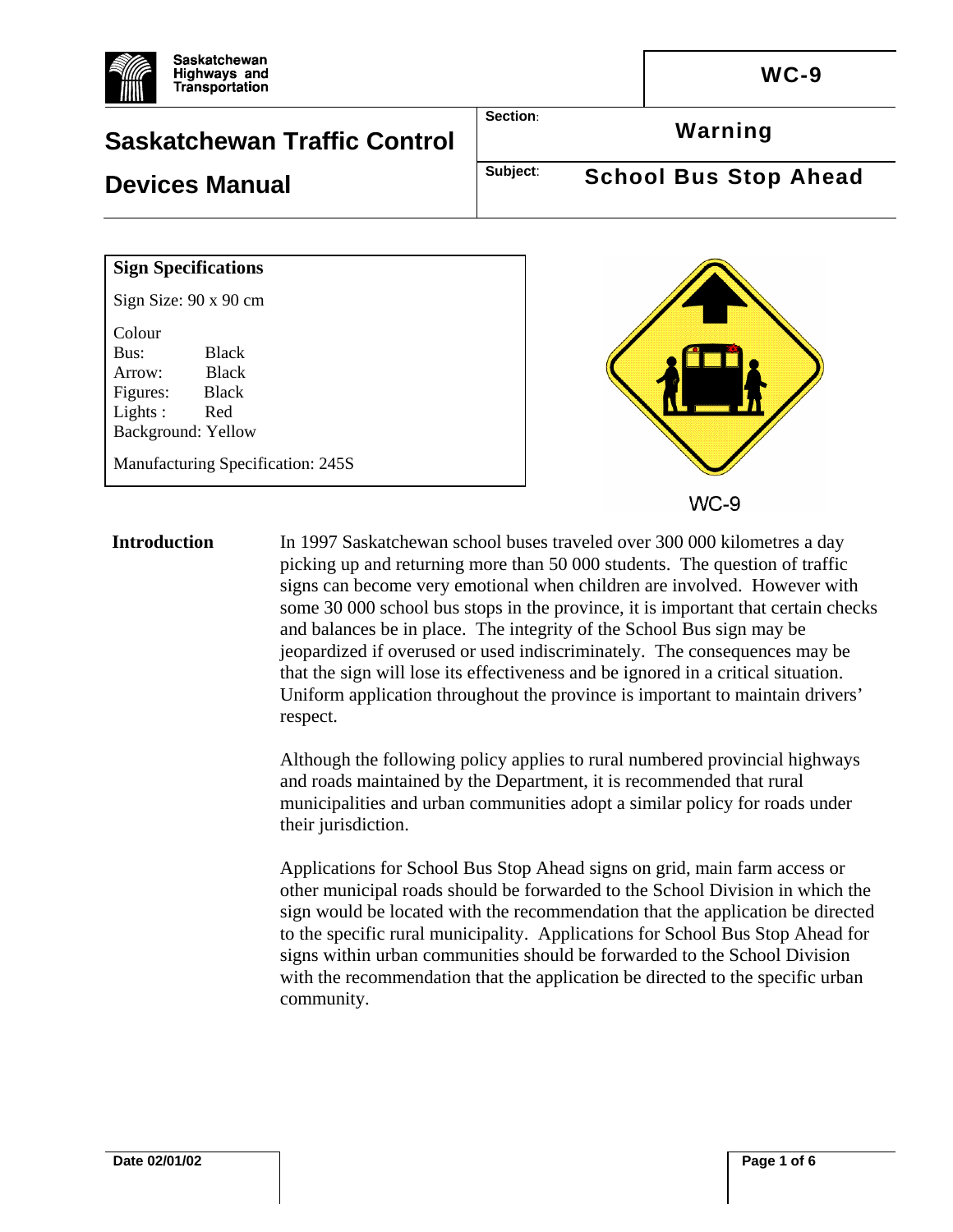**Saskatchewan Traffic Control Municipal Devices Manual | WC-9** 

| Warning:          |                                                                                                                                                                                                                                                                                                                               | Subject: |    |     |        |            |            |
|-------------------|-------------------------------------------------------------------------------------------------------------------------------------------------------------------------------------------------------------------------------------------------------------------------------------------------------------------------------|----------|----|-----|--------|------------|------------|
|                   | Warning                                                                                                                                                                                                                                                                                                                       |          |    |     | School |            |            |
| <b>Policy</b>     | The School Bus Stop Ahead sign may be used in advance of locations where:<br>the school bus stop is obscured in such a manner that a school bus cannot be<br>1.<br>seen (as per Stopping Sight Distance chart); or<br>2. where there are particular circumstances or needs.                                                   |          |    |     |        |            |            |
|                   | <b>Minimum Stopping Sight Distance (metres)</b><br>70<br><b>100</b><br>Speed Limit (km/h)<br>50<br>60<br>80<br>90                                                                                                                                                                                                             |          |    |     |        |            |            |
|                   | <b>Distance</b>                                                                                                                                                                                                                                                                                                               | 60       | 80 | 105 | 130    | <b>160</b> | <b>190</b> |
|                   | Stopping sight distances will be measured from an eye height of 1.05 m to a<br>height equal to a height of the brake lights on a van type school bus (1m).                                                                                                                                                                    |          |    |     |        |            |            |
|                   | Particular circumstances or needs may include a transfer point where two or<br>more buses stop to load or unload onto the highway. Does not include routine<br>school bus stops or locations where buses are crossing or turning on to the<br>highway.                                                                        |          |    |     |        |            |            |
|                   | Where buses are crossing, turning or there are safety concerns, other advance<br>warning signs such as the Concealed Road sign may be considered for the safe<br>conduct of the road and school bus traffic.                                                                                                                  |          |    |     |        |            |            |
| <b>Procedures</b> | <b>Department Jurisdiction</b>                                                                                                                                                                                                                                                                                                |          |    |     |        |            |            |
|                   | Requests for the installation or removal of signs on rural numbered<br>$\bullet$<br>provincial highways and roads maintained by the Department are to be<br>forwarded to the local School Division. These requests made by the<br>applicant are to be made approximately one month prior for the needed sign<br>installation. |          |    |     |        |            |            |
|                   | The School Division will review the request, fill out an application form,<br>and apply to the department.                                                                                                                                                                                                                    |          |    |     |        |            |            |
|                   | The Department will review the application, make the final decision, notify<br>٠<br>the applicant, and forward a copy of the decision to the School Division and<br>the Saskatchewan School Trustees Association.                                                                                                             |          |    |     |        |            |            |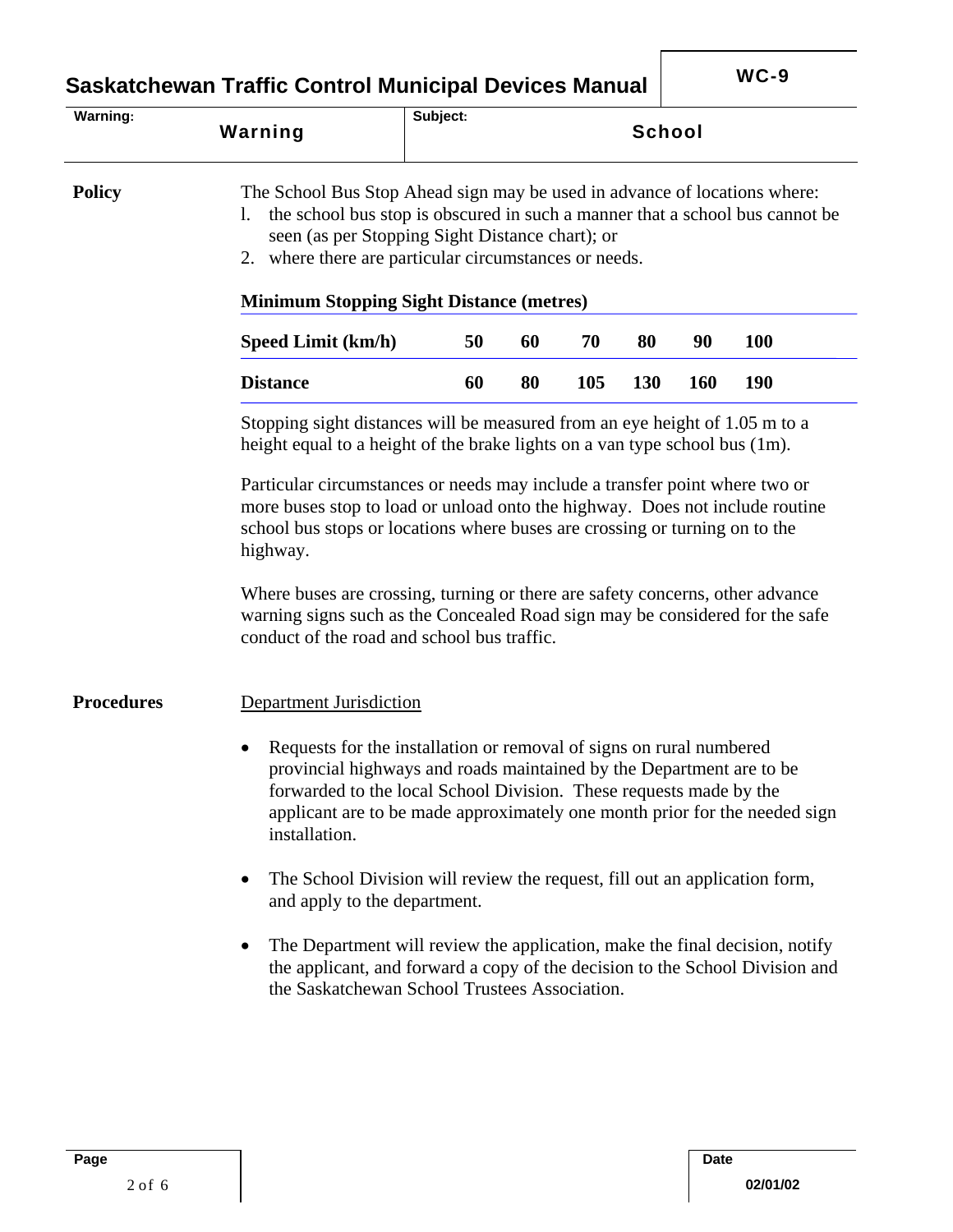| Section: | Warning | Subject: | <b>School Bus Stop Ahead</b> |
|----------|---------|----------|------------------------------|
|          |         |          |                              |

#### Rural Municipality Jurisdiction

- Requests for the installation or removal of signs on grid, main farm access or other municipal roads will be forwarded to the appropriate School Division.
- The School Division directs the application to the specific rural municipality.
- Final decision regarding installation, funding and maintenance is at the discretion of the rural municipality.

#### Urban Municipality Jurisdiction

- Requests for the installation or removal of signs on urban streets and roads will be forwarded to the appropriate School Division.
- The School Division directs the request to the specific urban municipality.
- Final decision regarding installation, funding and maintenance is at the discretion of the urban municipality.

**Single Location** The School Bus Stop Ahead sign will be installed in advance of the school bus stop per Stopping Sight Distance chart where sight distance is inadequate.

> When the signing is a result of other particular circumstances or needs, the sign should be installed approximately 150 metres in advance of the school bus stop.

When signing is required for only one direction of travel, signing may be installed for that direction alone.

**Multiple Locations** If there are a number of closely spaced stops, one set of signs may be installed to encompass all the locations.

> A distance tab (WA-28S) will supplement the School Bus Stop Ahead sign when the length being signed exceeds 1 km.

### **Responsibility** The Department will be responsible for all costs relating to installation, future maintenance, and replacement that are within the Department's jurisdiction.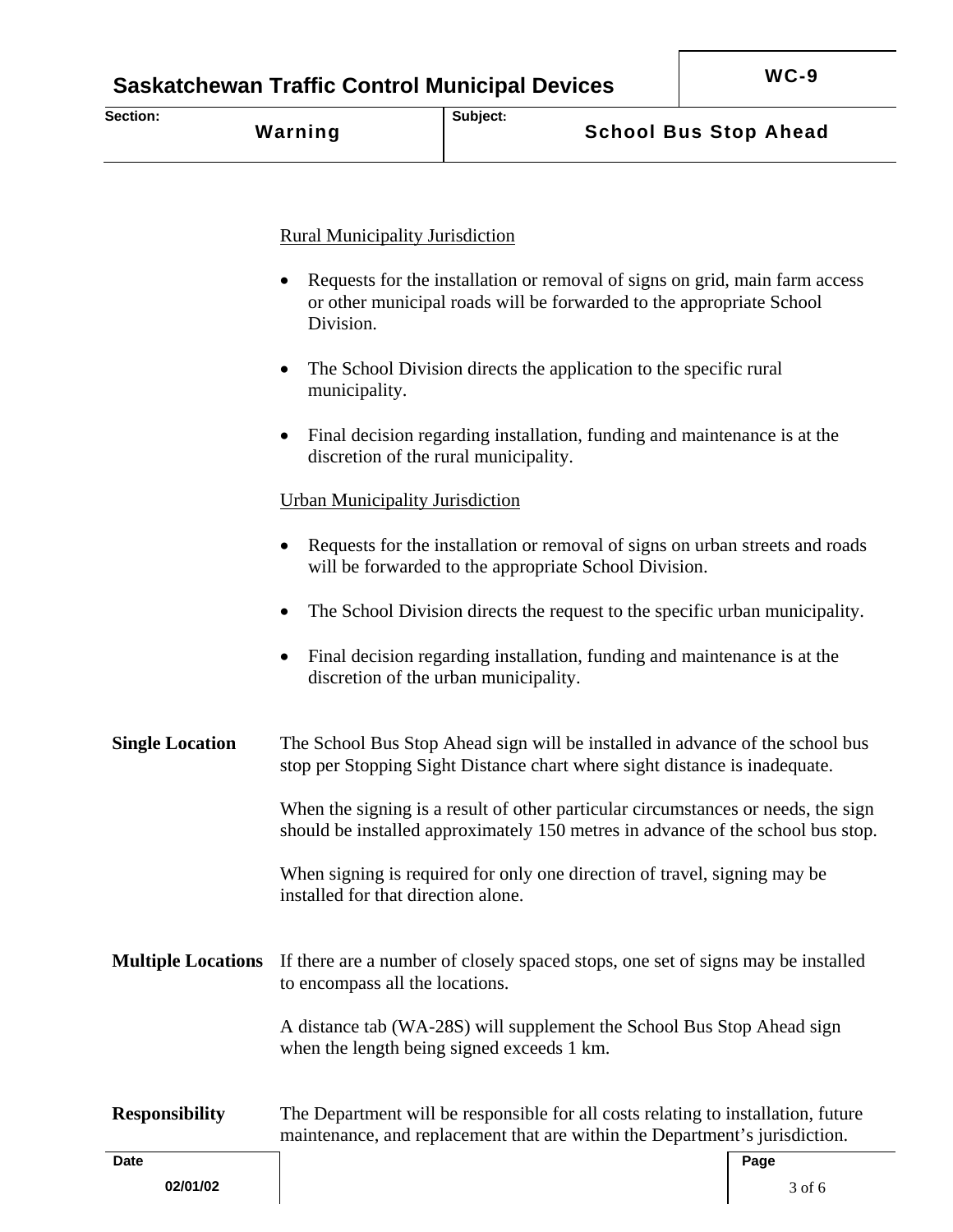# **Saskatchewan Traffic Control Municipal Devices Manual WC-9**

| Warning: | Subject:      |
|----------|---------------|
| Warning  | <b>School</b> |

#### **Removal** Signs may be removed if in the opinion of the Department the policy is not being met or when no longer required.

The Department will consult with the School Division prior to removal.

The School Division and the Saskatchewan School Trustees Association will be informed when a sign is removed.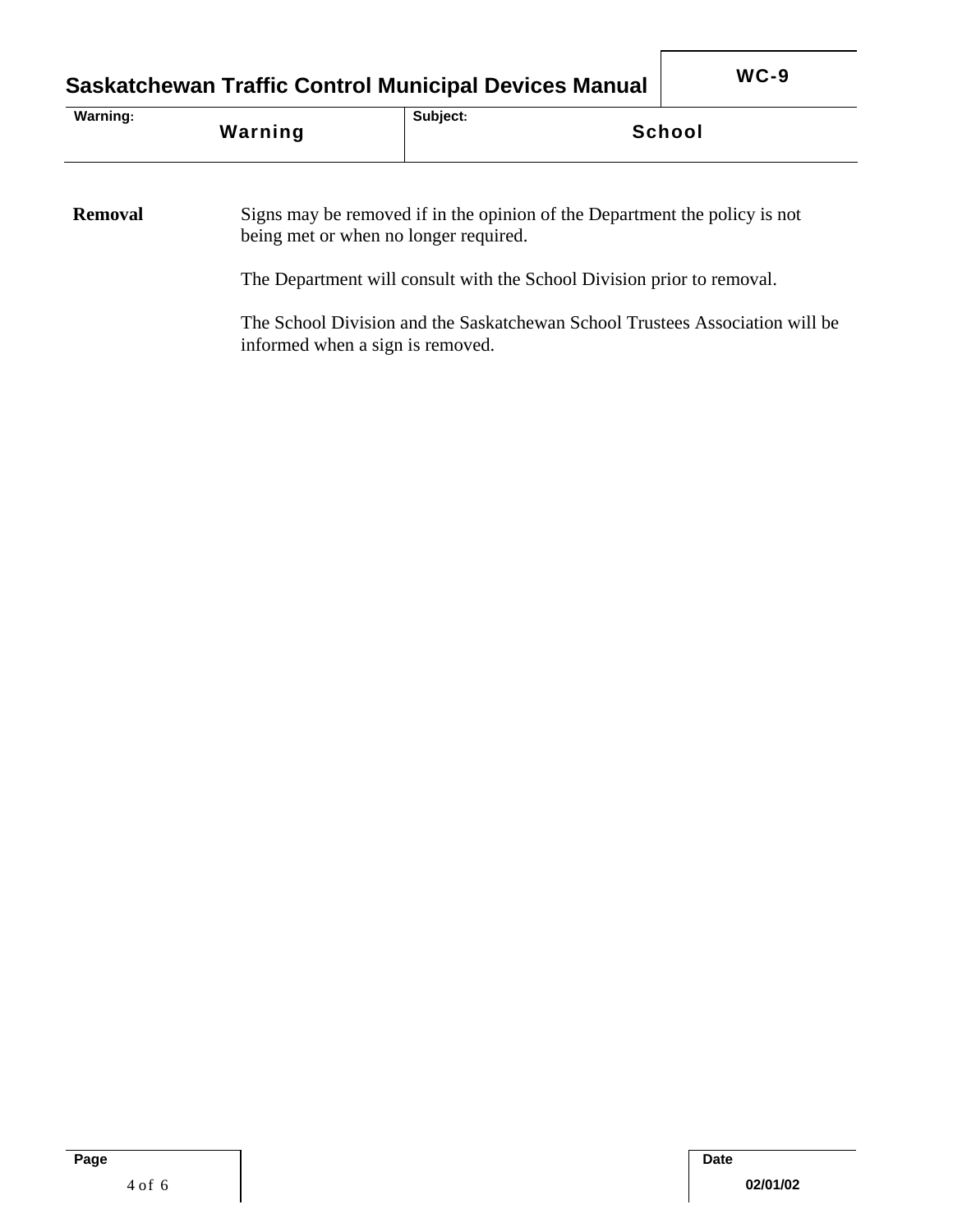| <b>Saskatchewan Traffic Control Municipal Devices</b> |                                                                                                                                                                                                                                       |                                                                                | $WC-9$ |                              |
|-------------------------------------------------------|---------------------------------------------------------------------------------------------------------------------------------------------------------------------------------------------------------------------------------------|--------------------------------------------------------------------------------|--------|------------------------------|
| Section:                                              | Warning                                                                                                                                                                                                                               | Subject:                                                                       |        | <b>School Bus Stop Ahead</b> |
|                                                       |                                                                                                                                                                                                                                       | <b>APPLICATION FOR SCHOOL BUS STOP AHEAD SIGN</b><br>(INSTALLATION OR REMOVAL) |        |                              |
|                                                       | 1. Request to install ________ remove_________ School Bus Stop Ahead signs.                                                                                                                                                           |                                                                                |        |                              |
| 2. Name                                               | <u> 1999 - Jan James Barn, mars and de la provincia de la provincia de la provincia de la provincia de la provinci</u>                                                                                                                |                                                                                |        |                              |
|                                                       |                                                                                                                                                                                                                                       |                                                                                |        |                              |
|                                                       |                                                                                                                                                                                                                                       |                                                                                |        |                              |
| 3.                                                    | A School Bus Stop Ahead sign is required, or to be removed for the following reasons:                                                                                                                                                 |                                                                                |        |                              |
|                                                       |                                                                                                                                                                                                                                       |                                                                                |        |                              |
|                                                       |                                                                                                                                                                                                                                       |                                                                                |        |                              |
|                                                       |                                                                                                                                                                                                                                       |                                                                                |        |                              |
|                                                       |                                                                                                                                                                                                                                       |                                                                                |        |                              |
|                                                       |                                                                                                                                                                                                                                       |                                                                                |        |                              |
| <b>Sign Location</b><br>5.                            |                                                                                                                                                                                                                                       |                                                                                |        |                              |
|                                                       |                                                                                                                                                                                                                                       |                                                                                |        |                              |
|                                                       |                                                                                                                                                                                                                                       |                                                                                |        |                              |
|                                                       | Are signs requested for each direction of travel? ______ If no, for which direction is a sign required _____                                                                                                                          |                                                                                |        |                              |
| 6.                                                    |                                                                                                                                                                                                                                       |                                                                                |        |                              |
| 7.                                                    | School Division recommends _____ does not recommend _____ installation of School Bus Stop Ahead signs.                                                                                                                                |                                                                                |        |                              |
| 8.<br>٠<br>$\bullet$<br>$\bullet$                     | Return Application to School Division for referral to appropriate agency:<br>For provincial highways, the Saskatchewan Highways and Transportation<br>For rural roads, to Rural Municipality<br>For or urban streets, Urban Community |                                                                                |        |                              |
| <b>For Office Use Only</b>                            |                                                                                                                                                                                                                                       |                                                                                |        |                              |
|                                                       |                                                                                                                                                                                                                                       |                                                                                |        |                              |
|                                                       |                                                                                                                                                                                                                                       |                                                                                |        |                              |
|                                                       |                                                                                                                                                                                                                                       |                                                                                |        |                              |